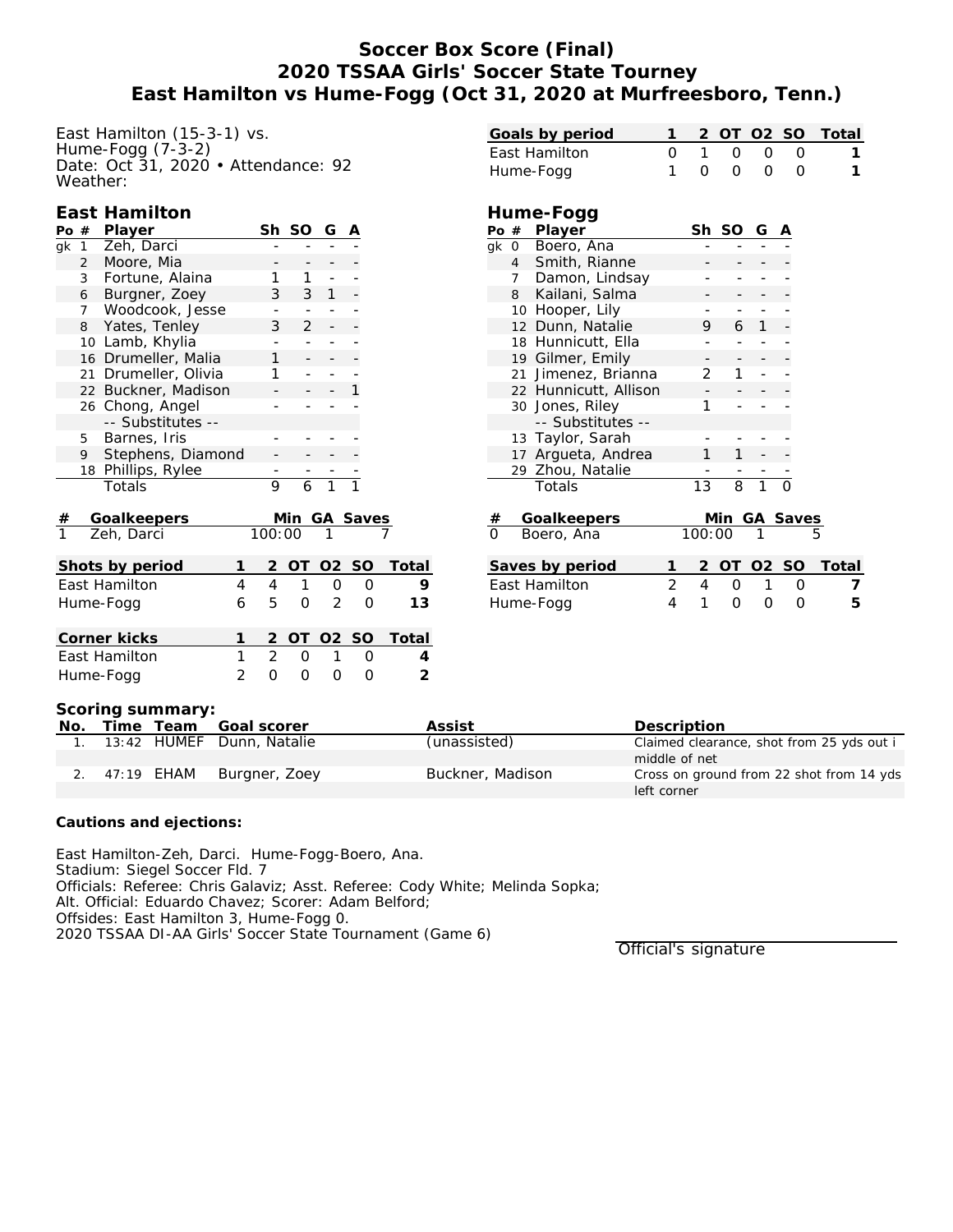# **Soccer Box Score (Final) 2020 TSSAA Girls' Soccer State Tourney East Hamilton vs Hume-Fogg (Oct 31, 2020 at Murfreesboro, Tenn.)**

SHOOTOUT RESULTS: East Hamilton: 16/Y 2/Y 7/Y 21/Y Hume-Fogg: 21/N 12/Y 22/Y 19/N East Hamilton wins shootout 4-2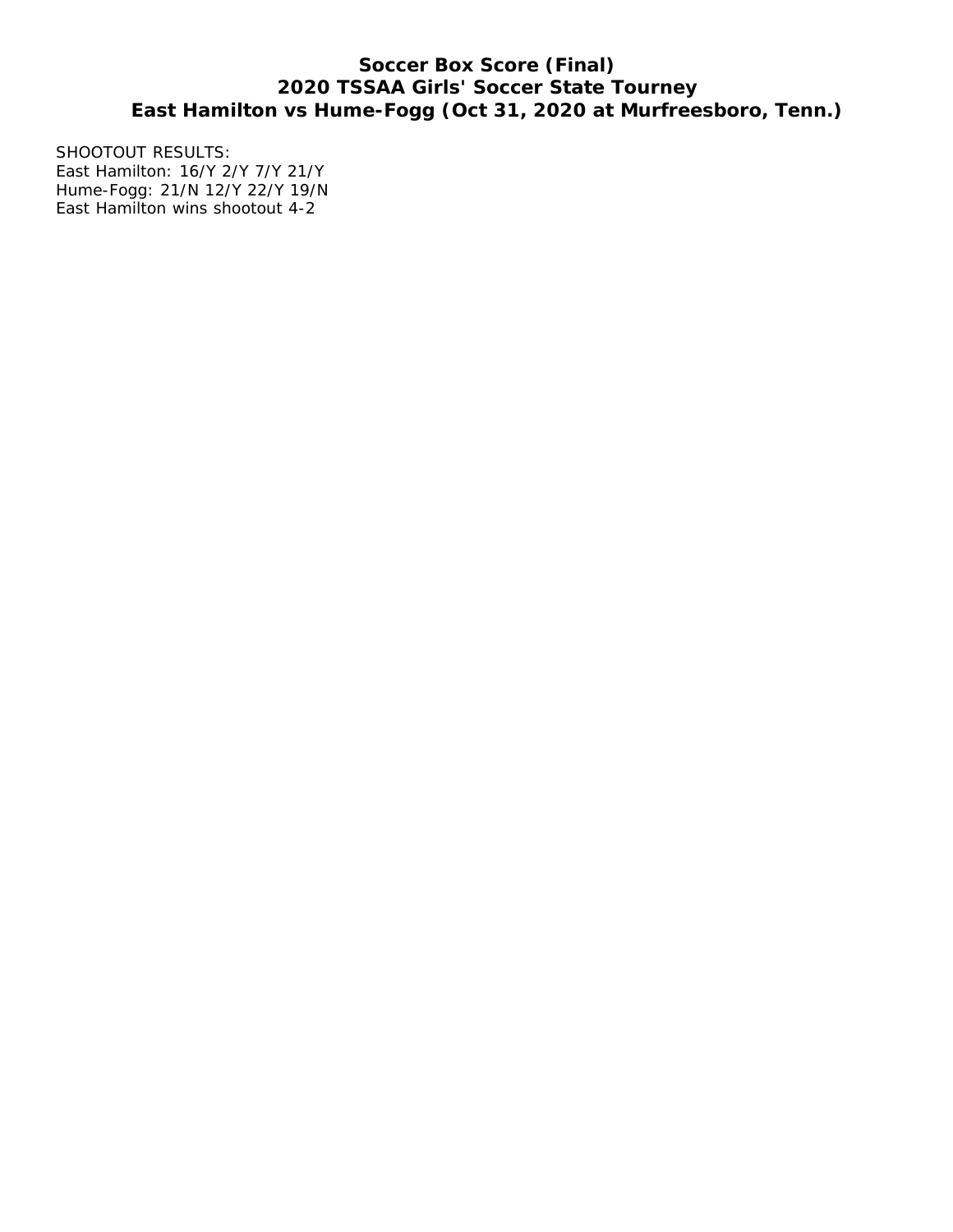# **Play-by-Play Summary (1st period) East Hamilton vs Hume-Fogg (Oct 31, 2020 at Murfreesboro, Tenn.)**

**East Hamilton Starters:**

- GK 1 Zeh, Darci
	- 2 Moore, Mia
	- 3 Fortune, Alaina
	- 6 Burgner, Zoey
	- 7 Woodcook, Jesse
	- 8 Yates, Tenley
	- 16 Drumeller, Malia
	- 21 Drumeller, Olivia
	- 22 Buckner, Madison
	- 10 Lamb, Khylia
	- 26 Chong, Angel

#### **Hume-Fogg Starters:**

- GK 0 Boero, Ana
	- 4 Smith, Rianne
	- 7 Damon, Lindsay
	- 8 Kailani, Salma
	- 10 Hooper, Lily
	- 12 Dunn, Natalie
	- 18 Hunnicutt, Ella
	- 19 Gilmer, Emily
	- 21 Jimenez, Brianna
	- 22 Hunnicutt, Allison
	- 30 Jones, Riley

- 00:00 Zeh, Darci at goalie for East Hamilton.
- 00:00 Boero, Ana at goalie for Hume-Fogg.
- 02:22 Shot by HUMEFOGG Dunn, Natalie HIT POST. Foul on East Hamilton.
- 04:34 Offside against East Hamilton.
- 07:06 EHAM substitution: Stephens, Diamond for Yates, Tenley.
- 11:25 HUMEFOGG substitution: Taylor, Sarah for Smith, Rianne.
- 11:25 HUMEFOGG substitution: Zhou, Natalie for Hooper, Lily.
- 13:42 GOAL by HUMEFOGG Dunn, Natalie (FIRST GOAL).

#### **EAST HAMILTON 0, HUME-FOGG 1**

\*Claimed clearance, shot from 25 yds out into middle of net

- 15:00 Offside against East Hamilton.
- 16:03 Shot by EHAM Yates, Tenley, SAVE Boero, Ana.
- 18:13 Shot by EHAM Yates, Tenley, SAVE Boero, Ana.
- 18:42 Shot by HUMEFOGG Dunn, Natalie, SAVE Zeh, Darci.
- 19:13 Corner kick by HUMEFOGG Jimenez, Brianna [19:13].
- 20:04 HUMEFOGG substitution: Argueta, Andrea for Jones, Riley. Foul on Hume-Fogg. Foul on Hume-Fogg.
- 22:34 Shot by EHAM Fortune, Alaina, SAVE Boero, Ana.
- 24:11 Corner kick by EHAM Fortune, Alaina [24:11].
- 24:50 HUMEFOGG substitution: Smith, Rianne for Taylor, Sarah.
- 24:50 HUMEFOGG substitution: Hooper, Lily for Zhou, Natalie.
- 26:36 Shot by EHAM Burgner, Zoey, SAVE Boero, Ana. Foul on East Hamilton.
- 28:31 HUMEFOGG substitution: Jones, Riley for Argueta, Andrea.
- 30:40 Shot by HUMEFOGG Dunn, Natalie, SAVE Zeh, Darci.
- 31:30 Shot by HUMEFOGG Dunn, Natalie WIDE RIGHT.
- 31:56 Corner kick by HUMEFOGG Jimenez, Brianna [31:56].
- 32:23 EHAM substitution: Yates, Tenley for Stephens, Diamond.
- 32:23 HUMEFOGG substitution: Zhou, Natalie for Hooper, Lily.
- 38:22 Shot by HUMEFOGG Jones, Riley WIDE RIGHT.
- 38:27 HUMEFOGG substitution: Hooper, Lily for Zhou, Natalie.
- 38:27 EHAM substitution: Stephens, Diamond for Fortune, Alaina.
- 40:00 End of period [40:00].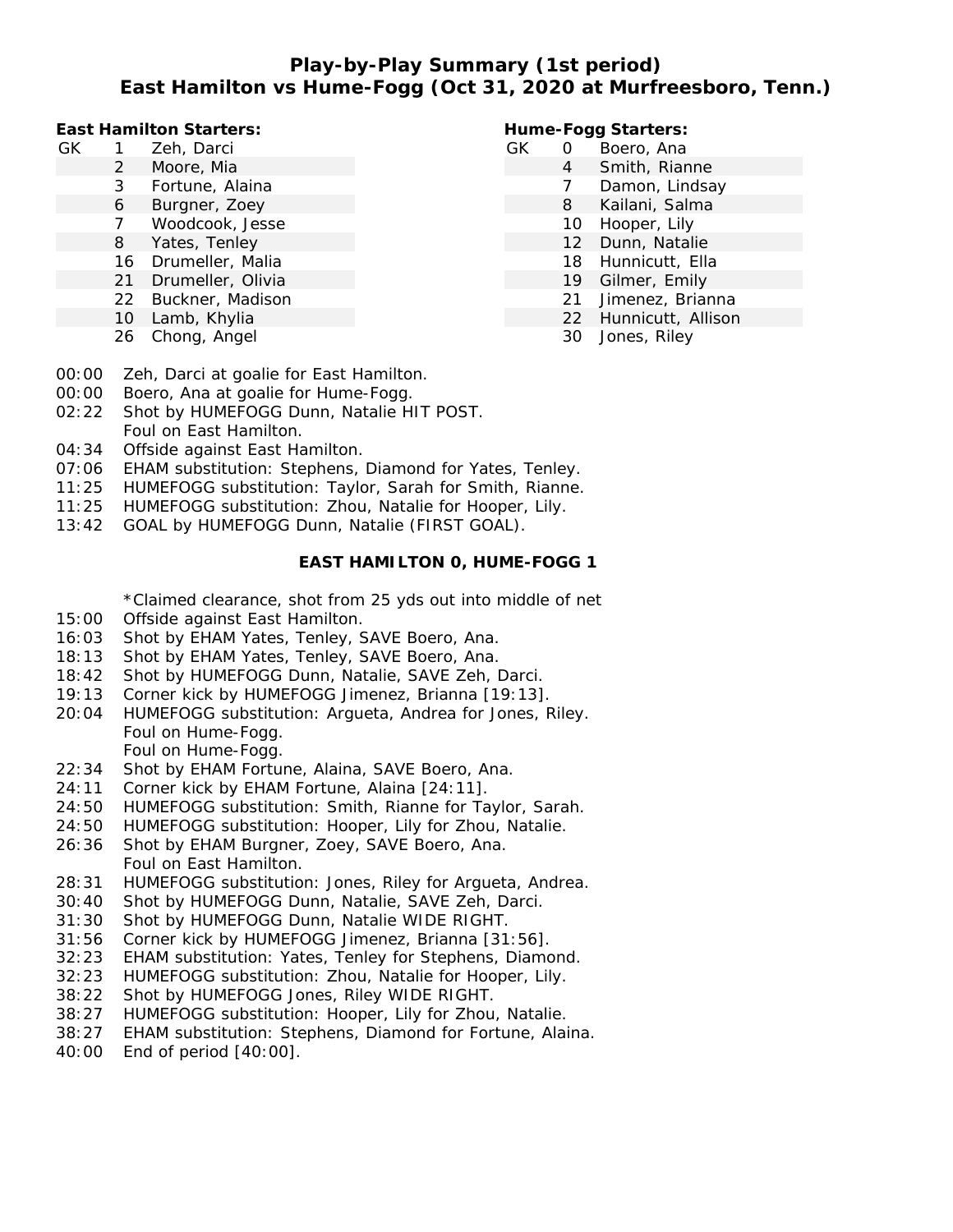### **Play-by-Play Summary (2nd period) East Hamilton vs Hume-Fogg (Oct 31, 2020 at Murfreesboro, Tenn.)**

- 40:00 Start of 2nd period [40:00].
- 40:00 For EHAM: #1 Zeh, Darci, #2 Moore, Mia, #9 Stephens, Diamond, #6 Burgner, Zoey, #7 Woodcook, Jesse, #8 Yates, Tenley, #16 Drumeller, Malia, #21 Drumeller, Olivia, #22 Buckner, Madison, #10 Lamb, Khylia, #26 Chong, Angel.
- 40:00 For HUMEFOGG: #0 Boero, Ana, #4 Smith, Rianne, #7 Damon, Lindsay, #8 Kailani, Salma, #10 Hooper, Lily, #12 Dunn, Natalie, #18 Hunnicutt, Ella, #19 Gilmer, Emily, #21 Jimenez, Brianna, #22 Hunnicutt, Allison, #30 Jones, Riley. Foul on East Hamilton.
- 45:24 Shot by HUMEFOGG Jimenez, Brianna, SAVE Zeh, Darci. Foul on East Hamilton.
- 47:19 GOAL by EHAM Burgner, Zoey, Assist by Buckner, Madison.

#### **EAST HAMILTON 1, HUME-FOGG 1**

\*Cross on ground from 22 shot from 14 yds out into left corner Foul on Hume-Fogg.

- 49:23 Shot by EHAM Drumeller, Olivia WIDE RIGHT.
- 49:29 HUMEFOGG substitution: Taylor, Sarah for Smith, Rianne.
- 49:29 HUMEFOGG substitution: Zhou, Natalie for Hooper, Lily.
- 51:48 EHAM substitution: Barnes, Iris for Drumeller, Malia.
- 53:16 Shot by HUMEFOGG Dunn, Natalie WIDE RIGHT. Foul on East Hamilton. Foul on East Hamilton.
- 56:27 EHAM substitution: Phillips, Rylee for Yates, Tenley.
- 57:25 HUMEFOGG substitution: Smith, Rianne for Taylor, Sarah.
- 57:25 HUMEFOGG substitution: Argueta, Andrea for Hunnicutt, Ella.
- 57:50 Shot by HUMEFOGG Dunn, Natalie, SAVE Zeh, Darci.
- 59:52 EHAM substitution: Stephens, Diamond for Barnes, Iris.
- 59:52 EHAM substitution: Drumeller, Malia for Yates, Tenley.
- 60:36 Shot by EHAM Burgner, Zoey, SAVE Boero, Ana. Foul on Hume-Fogg.
- 64:53 HUMEFOGG substitution: Hunnicutt, Ella for Argueta, Andrea.
- 64:53 EHAM substitution: Yates, Tenley for Lamb, Khylia.
- 66:19 Shot by HUMEFOGG Dunn, Natalie, SAVE Zeh, Darci.
- 69:30 EHAM substitution: Lamb, Khylia for Phillips, Rylee. Foul on Hume-Fogg.
- 72:51 Shot by EHAM Yates, Tenley BLOCKED.
- 73:16 Corner kick by EHAM Stephens, Diamond [73:16].
- 75:02 Corner kick by EHAM Stephens, Diamond [75:02].
- 76:59 HUMEFOGG substitution: Argueta, Andrea for Zhou, Natalie. Foul on East Hamilton.
- 79:50 Shot by HUMEFOGG Argueta, Andrea, SAVE Zeh, Darci.
- 80:00 End of period [80:00].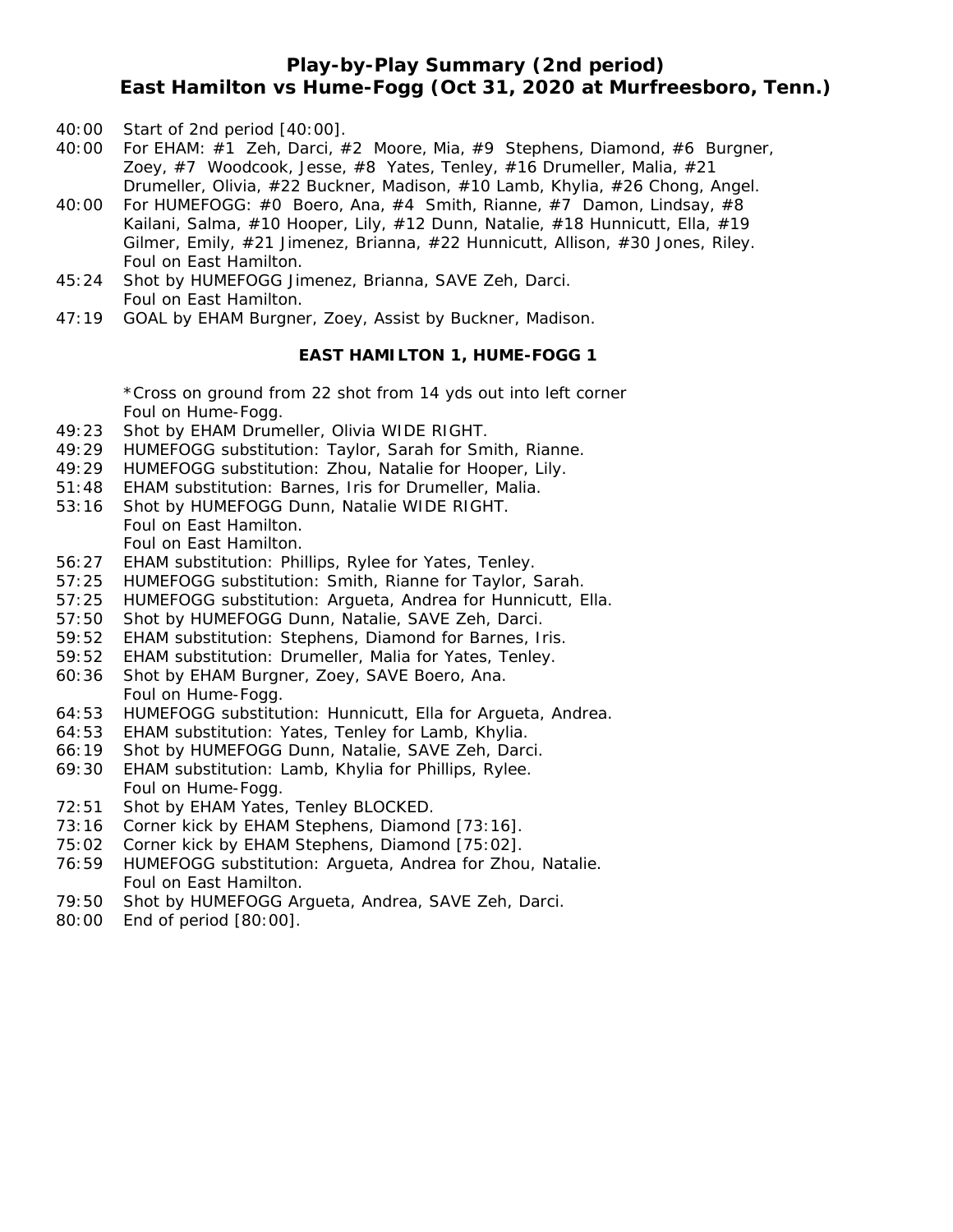# **Play-by-Play Summary (OT period)**

# **East Hamilton vs Hume-Fogg (Oct 31, 2020 at Murfreesboro, Tenn.)**

- 80:00 Start of OT period [80:00].
- 82:56 EHAM substitution: Phillips, Rylee for Stephens, Diamond.
- 86:01 Offside against East Hamilton.
- 87:55 Shot by EHAM Drumeller, Malia WIDE RIGHT.
- 87:59 EHAM substitution: Stephens, Diamond for Phillips, Rylee.
- 90:00 End of period [90:00].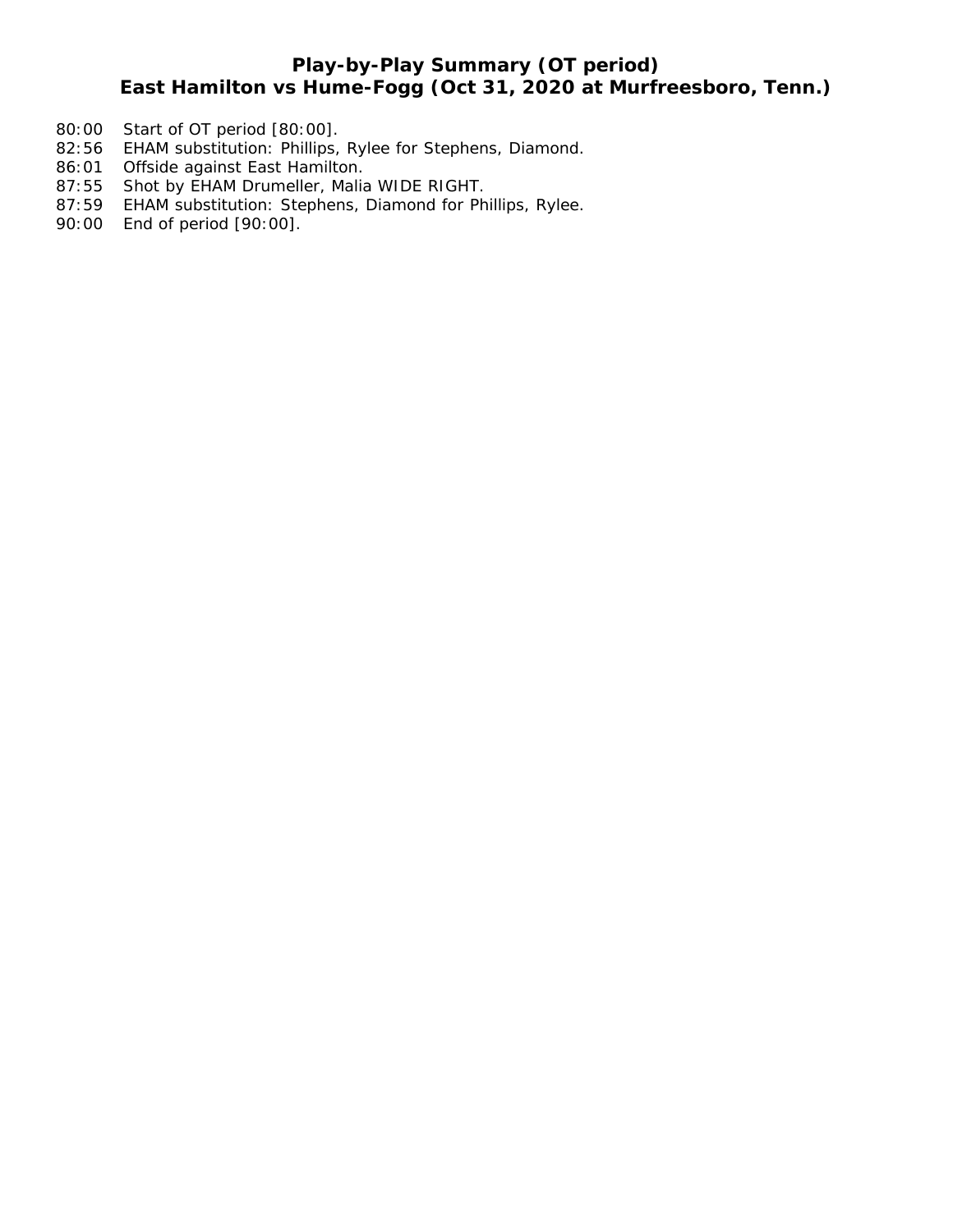# **Play-by-Play Summary (OT2 period) East Hamilton vs Hume-Fogg (Oct 31, 2020 at Murfreesboro, Tenn.)**

- 90:00 Start of OT2 period [90:00].
- 93:16 Corner kick by EHAM Stephens, Diamond [93:16].
- 95:39 EHAM substitution: Phillips, Rylee for Drumeller, Olivia.
- 95:45 Shot by HUMEFOGG Dunn, Natalie, SAVE Zeh, Darci.
- 96:15 EHAM substitution: Drumeller, Olivia for Phillips, Rylee.
- 98:56 Shot by HUMEFOGG Jimenez, Brianna BLOCKED.
- 100:00 End of period [100:00].